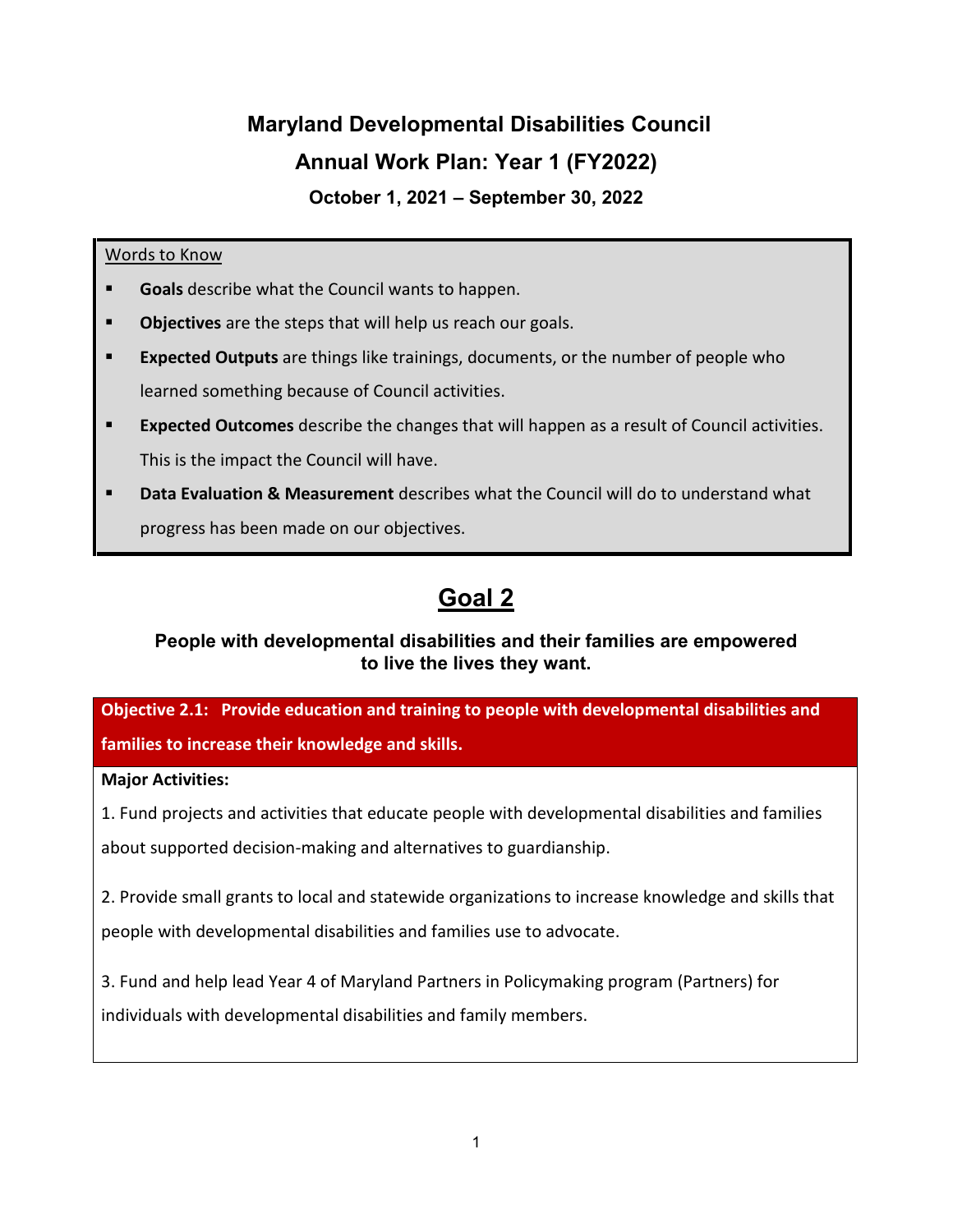**Expected Outputs:**

- 1. 30 people with developmental disabilities and family members participate in Partners in Policymaking**.**
- 2. At least 50 people with developmental disabilities participate in small grant activities supported by the Council to increase their knowledge and skills. This includes people from different backgrounds and different parts of Maryland.
- 3. At least 300 family members participate in small grant activities sponsored by the Council to increase their knowledge and skills. This includes people from different backgrounds and different parts of Maryland.
- 4. The Council funds at least 6 small grants that support education and training on a variety of topics.

## **Expected Outcomes:**

- 1. People with developmental disabilities increase their advocacy because of Partners.
- 2. Family members increase their advocacy because of Partners.
- 3. People with developmental disabilities and family members are now participating in advocacy and leadership activities because of their participation in Partners.
- 4. 50 people with developmental disabilities increase their knowledge.
- 5. 300 family members increase their knowledge about issues that are important to them.
- 6. People with developmental disabilities and family members are satisfied with Councilsupported projects.

## **Data Evaluation & Measurement:**

- 1. Review grantee reports for information about participation (output).
- 2. Review quarterly Council status reports for the number of small grants funded (output).
- 3. Review grantee reports for demographic information about the participants in small grant activities (output). This includes information like race, age, disability, and county.
- 4. Review grantee quarterly reports and Council surveys for information about: 1) people with developmental disabilities increasing their knowledge and skills; 2) family members increasing their knowledge and skills; 3) people with developmental disabilities and family members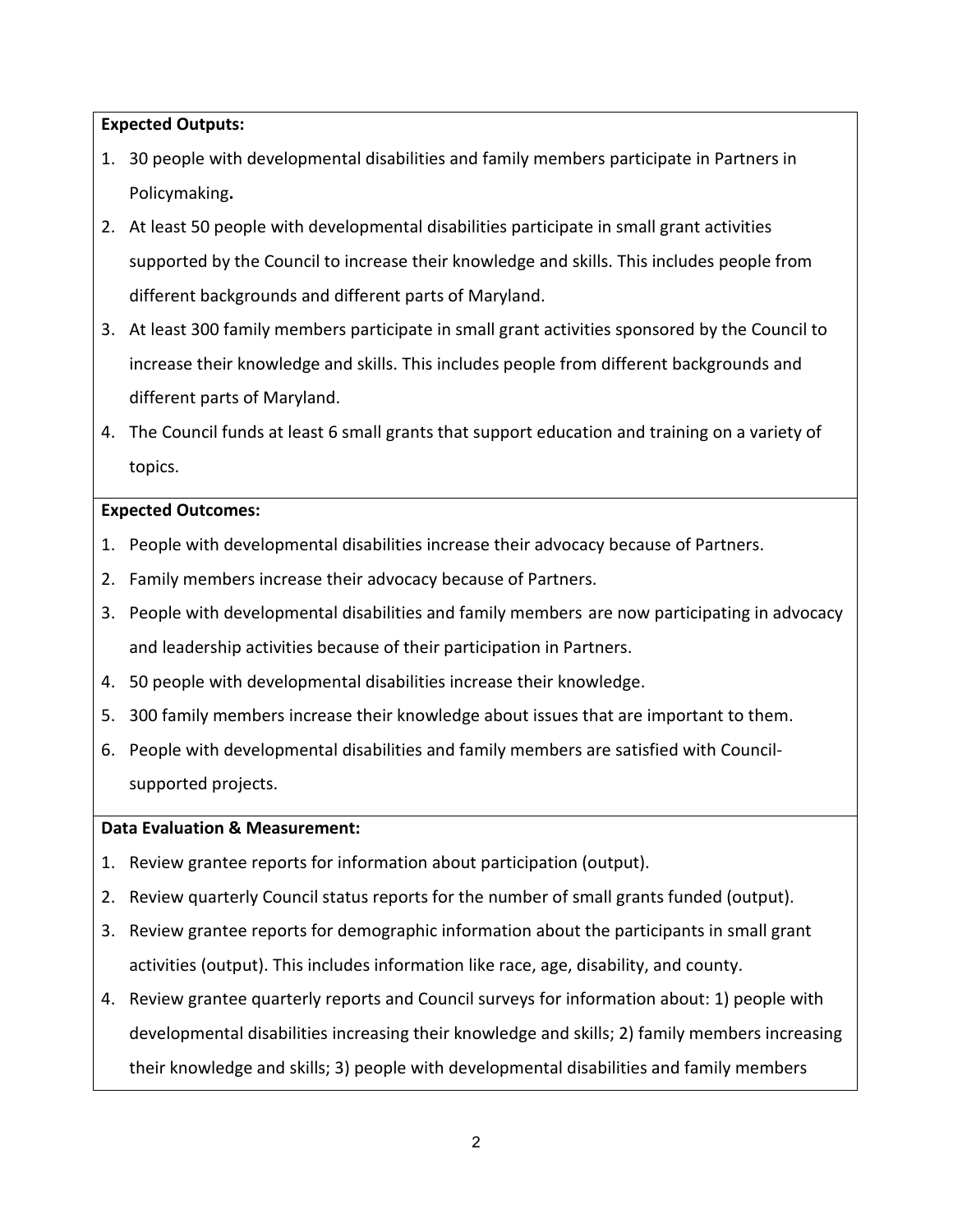increasing their participation in advocacy and leadership; and 4) people with developmental disabilities and family members satisfaction with Council activities (outcome).

**Objective 2.2: Increase awareness and understanding of issues that are important to people with developmental disabilities and their families by sharing information and resources.**

#### **Major Activities:**

- 1. Use Council communications to increase knowledge and awareness about different kinds of relationships and sexuality for people with developmental disabilities.
- 2. Use Council communications to increase knowledge and awareness of employment options.
- 3. Conduct a photo contest.

#### **Expected Outputs:**

- 1. At least 3000 people receive materials meant to increase awareness.
- 2. Widely share at least 10 resources on priority topics.
- 3. At least 25 more people follow the Council on Facebook and/or Twitter.

#### **Expected Outcomes:**

- 1. People with developmental disabilities increase their knowledge and awareness of issues that matter to them.
- 2. Families increase their knowledge and awareness of issues that matter to them and their family members.

#### **Data Evaluation & Measurement:**

- 1. Review quarterly Council status reports for: 1) the number of people that receive Council communications; 2) types of communications; 3) resources the Council shared widely; 4) resources and materials produced; and 5) social media data (output).
- 2. Review survey information (outcome).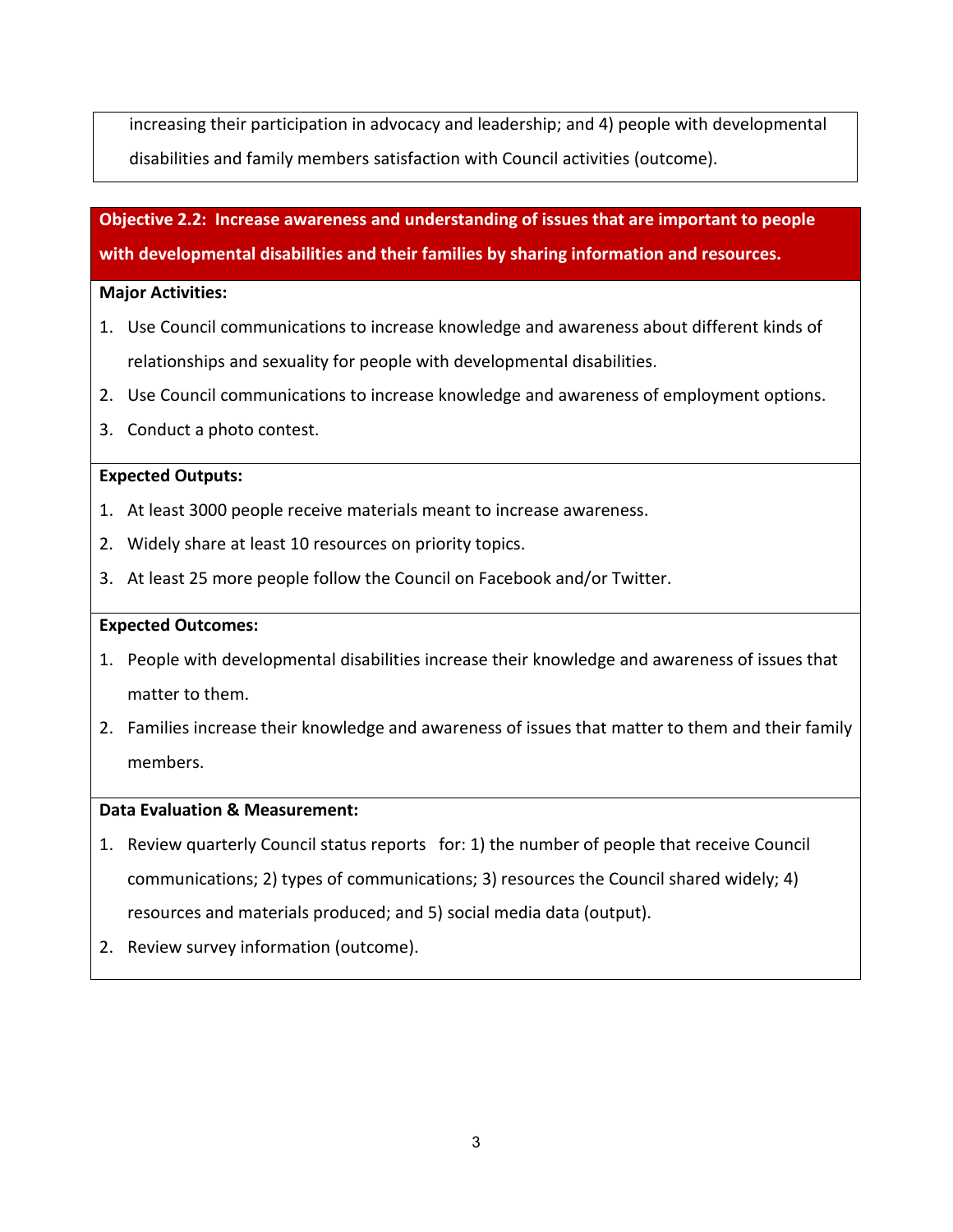**Objective 2.3: Increase the availability of information, resources, and training to people with developmental disabilities and their families from underserved communities. Focus on people who are African American, Black, Hispanic/Spanish/Latinx, or Asian-American living in areas with high amounts of poverty. \*** 

*\* Targeted disparity objective. This means it focuses on people that are underserved or unserved compared to others.*

#### **Major Activities:**

1. Focus funding on programs and trainings that: a) reach diverse and underserved populations and regions of the state, and b) understand and respond to the different cultures and languages of communities.

2. Use Council funds to make plain and accessible versions of Council publications and resources.

- 3. Use Council funds to translate more Council publications and resources into more languages.
- 4. Research ways to use cultural brokers to meet the needs of people from diverse communities. \*

\* *A cultural broker is a member of the community they work with. They understand and share the values, beliefs, and practices of the community. A cultural broker helps build trust and connections between community members and the services and supports they need.*

#### **Expected Outputs:**

- 1. At least 20 people with developmental disabilities and family members from diverse and underserved populations participate in Council projects.
- 2. The Council funds at least 2 projects that focus on responding to the needs of different cultures and languages. Promising practice that can be used by other groups and organizations are created.
- 3. 50 people receive translated Council publications and resources.